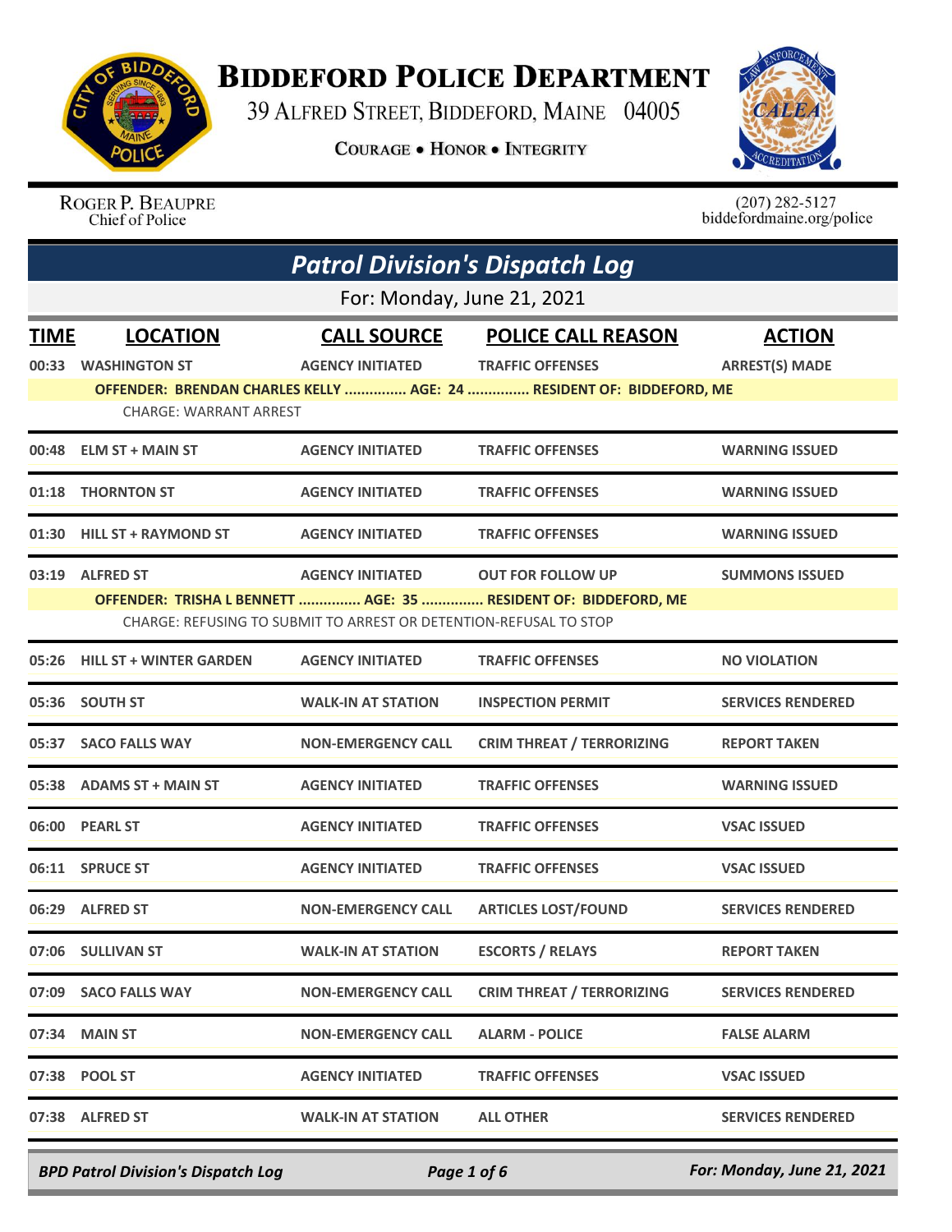| <b>TIME</b> | <b>LOCATION</b>                                       | <b>CALL SOURCE</b>        | <b>POLICE CALL REASON</b>                                 | <b>ACTION</b>               |
|-------------|-------------------------------------------------------|---------------------------|-----------------------------------------------------------|-----------------------------|
| 07:40       | <b>MAIN ST</b>                                        | <b>WALK-IN AT STATION</b> | THEFT                                                     | <b>SERVICES RENDERED</b>    |
| 08:01       | <b>MEETINGHOUSE RD</b>                                | <b>AGENCY INITIATED</b>   | <b>TRAFFIC OFFENSES</b>                                   | <b>VSAC ISSUED</b>          |
|             | 08:09 ALFRED ST + MEDICAL CENTER D NON-EMERGENCY CALL |                           | <b>CHECK WELFARE</b>                                      | <b>SERVICES RENDERED</b>    |
|             | 08:21 HIGH ST                                         | <b>NON-EMERGENCY CALL</b> | <b>ANIMAL COMPLAINT</b>                                   | <b>SERVICES RENDERED</b>    |
|             | 08:24 WEST ST                                         | <b>AGENCY INITIATED</b>   | <b>TRAFFIC OFFENSES</b>                                   | <b>VSAC ISSUED</b>          |
|             | 08:44 HILL ST                                         | <b>WALK-IN AT STATION</b> | <b>CIVIL COMPLAINT</b>                                    | <b>SERVICES RENDERED</b>    |
|             | 08:52 MAIN ST                                         | <b>AGENCY INITIATED</b>   | <b>ASSIST WITH MEDICAL</b>                                | <b>NO TRANSPORT</b>         |
|             | 08:54 FORTUNES ROCKS RD                               | <b>AGENCY INITIATED</b>   | <b>TRAFFIC OFFENSES</b>                                   | <b>WARNING ISSUED</b>       |
|             | 09:01 ELM ST                                          | <b>AGENCY INITIATED</b>   | <b>OUT FOR FOLLOW UP</b>                                  | <b>SERVICES RENDERED</b>    |
| 09:20       | <b>BRIDGE RD</b>                                      | <b>AGENCY INITIATED</b>   | <b>TRAFFIC OFFENSES</b>                                   | <b>VSAC ISSUED</b>          |
| 09:45       | <b>BRIDGE RD + POOL ST</b>                            | <b>AGENCY INITIATED</b>   | <b>TRAFFIC OFFENSES</b>                                   | <b>VSAC ISSUED</b>          |
|             | 09:51 ALFRED ST                                       | <b>NON-EMERGENCY CALL</b> | <b>BOLO</b>                                               | <b>GONE ON ARRIVAL</b>      |
|             | 09:56 ALFRED ST                                       | <b>NON-EMERGENCY CALL</b> | <b>CRIM THREAT / TERRORIZING</b>                          | <b>REPORT TAKEN</b>         |
|             | 10:00 POOL ST                                         | <b>AGENCY INITIATED</b>   | <b>TRAFFIC OFFENSES</b>                                   | <b>WARNING ISSUED</b>       |
|             | 10:01 HILL ST                                         | <b>AGENCY INITIATED</b>   | <b>PAPERWORK</b>                                          | <b>PAPERWORK NOT SERVED</b> |
|             | 10:10 POOL ST                                         | <b>AGENCY INITIATED</b>   | <b>TRAFFIC OFFENSES</b>                                   | <b>WARNING ISSUED</b>       |
|             | 10:13 BOULDER WAY                                     | <b>WALK-IN AT STATION</b> | <b>VEHICLE CRASH - POLICE ONLY</b>                        | <b>SERVICES RENDERED</b>    |
|             | <b>10:28 FORTUNES ROCKS RD</b>                        | <b>AGENCY INITIATED</b>   | <b>PAPERWORK</b>                                          | <b>PAPERWORK SERVED</b>     |
|             | 10:30 ELM ST                                          | <b>E-911 CALL</b>         | <b>SUSPICION</b>                                          | <b>REPORT TAKEN</b>         |
|             | 10:33 HILL ST                                         | <b>AGENCY INITIATED</b>   | <b>PROTECTION FROM ABUSE SERVICE PAPERWORK NOT SERVED</b> |                             |
|             | 10:39 ELM ST                                          | <b>NON-EMERGENCY CALL</b> | <b>BOLO</b>                                               | <b>NEGATIVE CONTACT</b>     |
|             | <b>11:23 HILL ST</b>                                  | <b>AGENCY INITIATED</b>   | <b>TRAFFIC OFFENSES</b>                                   | <b>VSAC ISSUED</b>          |
|             | 11:37 SOUTH ST + QUIMBY ST                            | <b>AGENCY INITIATED</b>   | <b>TRAFFIC OFFENSES</b>                                   | <b>VSAC ISSUED</b>          |
|             | 11:46 SOUTH ST + SOUTHVIEW DR                         | <b>AGENCY INITIATED</b>   | <b>TRAFFIC OFFENSES</b>                                   | <b>WARNING ISSUED</b>       |
|             | 11:49 WEST ST                                         | <b>AGENCY INITIATED</b>   | <b>TRAFFIC OFFENSES</b>                                   | <b>VSAC ISSUED</b>          |
|             | 11:56 SOUTH ST + HIGHLAND ST                          | <b>AGENCY INITIATED</b>   | <b>TRAFFIC OFFENSES</b>                                   | <b>WARNING ISSUED</b>       |
|             |                                                       |                           |                                                           |                             |

*BPD Patrol Division's Dispatch Log Page 2 of 6 For: Monday, June 21, 2021*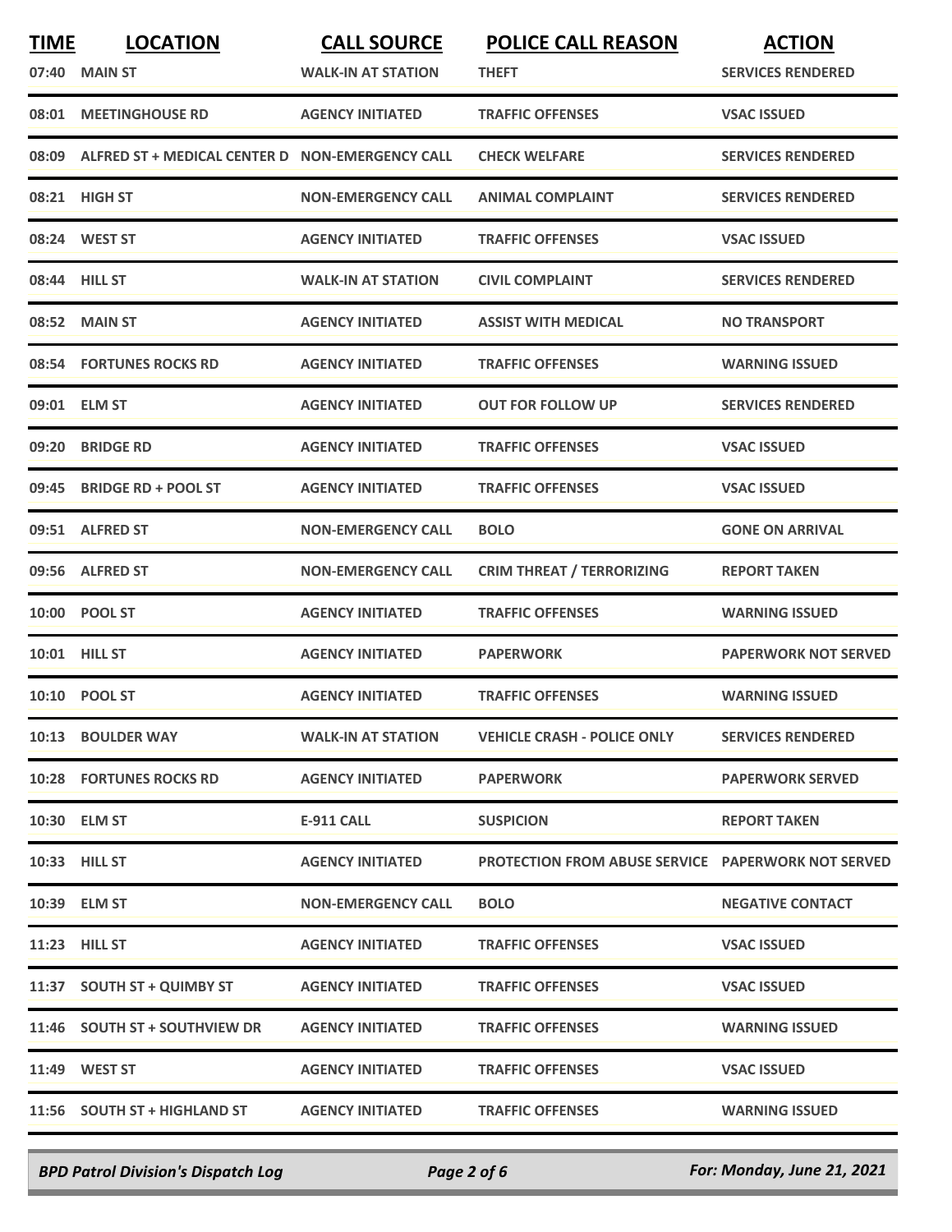| <b>TIME</b> | <b>LOCATION</b>                              | <b>CALL SOURCE</b>        | <b>POLICE CALL REASON</b>   | <b>ACTION</b>                |
|-------------|----------------------------------------------|---------------------------|-----------------------------|------------------------------|
|             | 12:03 SOUTH ST                               | <b>AGENCY INITIATED</b>   | <b>TRAFFIC OFFENSES</b>     | <b>WARNING ISSUED</b>        |
|             | 12:09 POOL ST                                | <b>AGENCY INITIATED</b>   | <b>TRAFFIC OFFENSES</b>     | <b>WARNING ISSUED</b>        |
|             | 12:09 SOUTH ST                               | <b>NON-EMERGENCY CALL</b> | <b>SUSPICION</b>            | <b>UNFOUNDED</b>             |
|             | 12:12 SOUTH ST                               | <b>AGENCY INITIATED</b>   | <b>TRAFFIC OFFENSES</b>     | <b>WARNING ISSUED</b>        |
| 12:16       | <b>POOL ST</b>                               | <b>AGENCY INITIATED</b>   | <b>TRAFFIC OFFENSES</b>     | <b>WARNING ISSUED</b>        |
|             | 12:21 LESTER B ORCUTT BLVD                   | <b>NON-EMERGENCY CALL</b> | <b>ALARM - POLICE</b>       | <b>BUILDING CHECK/SECURE</b> |
| 12:22       | <b>SOUTH ST</b>                              | <b>AGENCY INITIATED</b>   | <b>TRAFFIC OFFENSES</b>     | <b>WARNING ISSUED</b>        |
| 12:28       | <b>SOUTH ST + WESTERN AVE</b>                | <b>AGENCY INITIATED</b>   | <b>TRAFFIC OFFENSES</b>     | <b>WARNING ISSUED</b>        |
| 12:30       | <b>MAY ST</b>                                | <b>NON-EMERGENCY CALL</b> | <b>SUSPICION</b>            | <b>SERVICES RENDERED</b>     |
| 12:33       | <b>SOUTH ST + WESTMORE AVE</b>               | <b>AGENCY INITIATED</b>   | <b>TRAFFIC OFFENSES</b>     | <b>VSAC ISSUED</b>           |
| 12:36       | <b>BRADBURY ST</b>                           | <b>AGENCY INITIATED</b>   | <b>PAPERWORK</b>            | <b>PAPERWORK NOT SERVED</b>  |
| 12:43       | <b>SOUTH ST + MCKENNEY DR</b>                | <b>AGENCY INITIATED</b>   | <b>TRAFFIC OFFENSES</b>     | <b>WARNING ISSUED</b>        |
| 12:49       | <b>ALFRED ST</b>                             | <b>AGENCY INITIATED</b>   | <b>PAPERWORK</b>            | <b>PAPERWORK NOT SERVED</b>  |
| 12:51       | <b>SOUTH ST + DEARBORN AVE</b>               | <b>AGENCY INITIATED</b>   | <b>TRAFFIC OFFENSES</b>     | <b>VSAC ISSUED</b>           |
| 12:56       | <b>HORRIGAN CT</b>                           | <b>AGENCY INITIATED</b>   | <b>PAPERWORK</b>            | <b>PAPERWORK SERVED</b>      |
| 12:58       | <b>MAIN ST</b>                               | <b>NON-EMERGENCY CALL</b> | <b>SUSPICION</b>            | <b>SERVICES RENDERED</b>     |
|             | 13:05 SOUTH ST + WESTMORE AVE                | <b>AGENCY INITIATED</b>   | <b>TRAFFIC OFFENSES</b>     | <b>WARNING ISSUED</b>        |
|             | 13:12 SOUTH ST + MAPLEWOOD AVE               | <b>AGENCY INITIATED</b>   | <b>TRAFFIC OFFENSES</b>     | <b>WARNING ISSUED</b>        |
|             | 13:18 SOUTH ST                               | <b>AGENCY INITIATED</b>   | <b>TRAFFIC OFFENSES</b>     | <b>VSAC ISSUED</b>           |
|             | 13:21 ALFRED ST + BIDDEFORD GATEW E-911 CALL |                           | <b>MENTAL ILLNESS CASES</b> | <b>TRANSPORT TO HOSPITAL</b> |
|             | 13:34 SOUTH ST + MT PLEASANT ST              | <b>AGENCY INITIATED</b>   | <b>TRAFFIC OFFENSES</b>     | <b>VSAC ISSUED</b>           |
|             | 13:47 POOL ST                                | <b>AGENCY INITIATED</b>   | <b>TRAFFIC OFFENSES</b>     | <b>WARNING ISSUED</b>        |
|             | 13:48 WEST ST                                | <b>OTHER</b>              | <b>CODES ENFORCEMENT</b>    | <b>SERVICES RENDERED</b>     |
|             | 13:50 SOUTH ST                               | <b>AGENCY INITIATED</b>   | <b>TRAFFIC OFFENSES</b>     | <b>WARNING ISSUED</b>        |
|             | 13:55 POOL ST                                | <b>AGENCY INITIATED</b>   | <b>TRAFFIC OFFENSES</b>     | <b>WARNING ISSUED</b>        |
|             | 13:56 SOUTH ST                               | <b>AGENCY INITIATED</b>   | <b>TRAFFIC OFFENSES</b>     | <b>VSAC ISSUED</b>           |
|             |                                              |                           |                             |                              |

*BPD Patrol Division's Dispatch Log Page 3 of 6 For: Monday, June 21, 2021*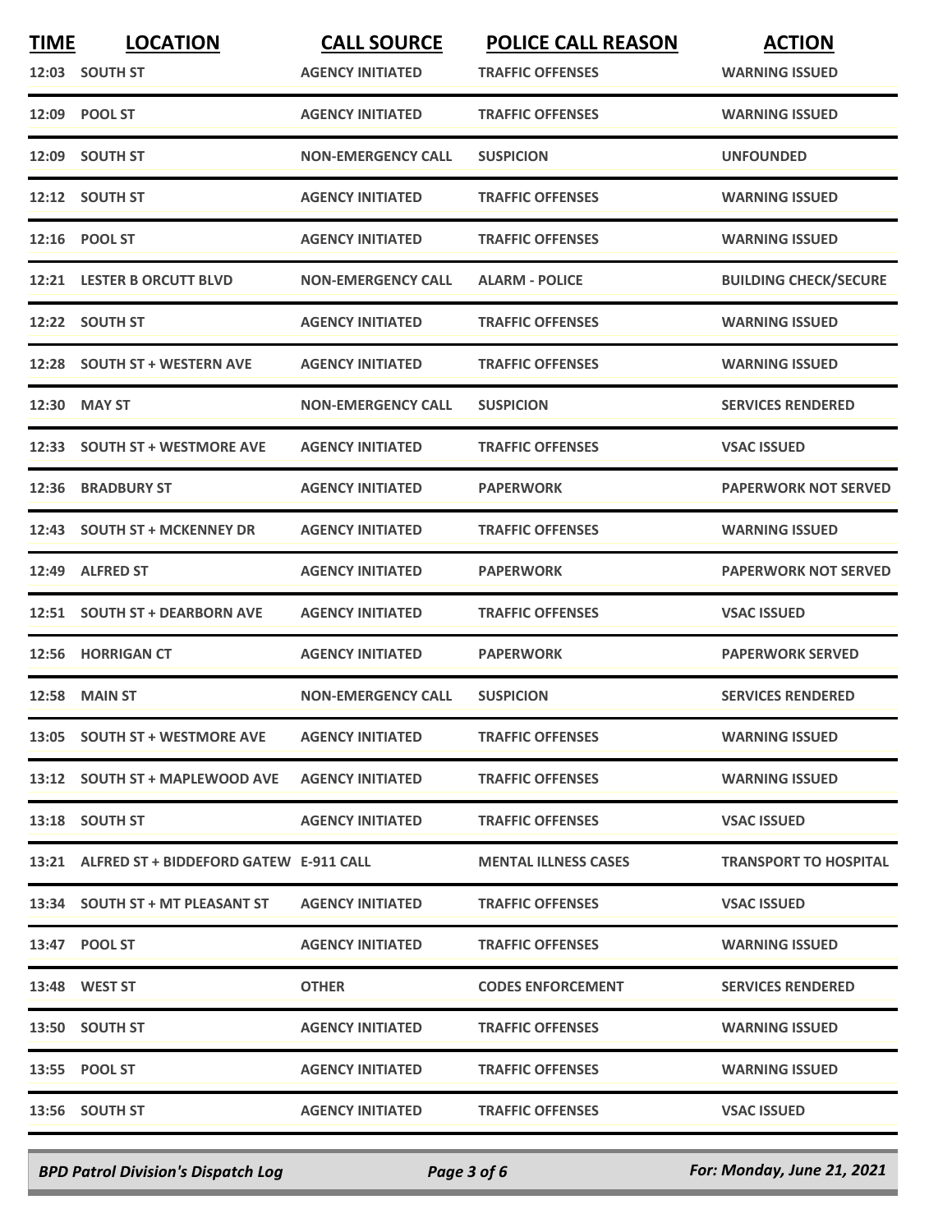| <u>TIME</u> | <b>LOCATION</b>                                                                                                                                     | <b>CALL SOURCE</b>        | <b>POLICE CALL REASON</b>          | <b>ACTION</b>            |  |  |
|-------------|-----------------------------------------------------------------------------------------------------------------------------------------------------|---------------------------|------------------------------------|--------------------------|--|--|
|             | 14:02 MAIN ST                                                                                                                                       | <b>WALK-IN AT STATION</b> | <b>PAPERWORK</b>                   | <b>SERVICES RENDERED</b> |  |  |
|             | 14:03 POOL ST                                                                                                                                       | <b>AGENCY INITIATED</b>   | <b>TRAFFIC OFFENSES</b>            | <b>WARNING ISSUED</b>    |  |  |
|             | 14:06 ALFRED ST                                                                                                                                     | <b>OTHER</b>              | <b>PAPERWORK</b>                   | <b>SUMMONS ISSUED</b>    |  |  |
|             | OFFENDER: JUVENILE - D  AGE: 15  RESIDENT OF: BIDDEFORD, ME                                                                                         |                           |                                    |                          |  |  |
|             | <b>CHARGE: CRIMINAL MISCHIEF</b>                                                                                                                    |                           |                                    |                          |  |  |
|             | OFFENDER: JUVENILE - J  AGE: 13  RESIDENT OF: BIDDEFORD, ME<br><b>CHARGE: CRIMINAL MISCHIEF</b>                                                     |                           |                                    |                          |  |  |
|             | 14:10 SOUTH ST                                                                                                                                      | <b>AGENCY INITIATED</b>   | <b>TRAFFIC OFFENSES</b>            | <b>WARNING ISSUED</b>    |  |  |
|             | 14:13 POOL ST                                                                                                                                       | <b>AGENCY INITIATED</b>   | <b>TRAFFIC OFFENSES</b>            | <b>VSAC ISSUED</b>       |  |  |
|             | 14:14 ELM ST                                                                                                                                        | <b>WALK-IN AT STATION</b> | <b>PAPERWORK</b>                   | <b>SERVICES RENDERED</b> |  |  |
| 14:19       | <b>SOUTH ST + GLENVIEW DR</b>                                                                                                                       | <b>AGENCY INITIATED</b>   | <b>TRAFFIC OFFENSES</b>            | <b>WARNING ISSUED</b>    |  |  |
|             | 14:21 SOUTH ST + VILLAGE LN                                                                                                                         | <b>AGENCY INITIATED</b>   | <b>TRAFFIC OFFENSES</b>            | <b>VSAC ISSUED</b>       |  |  |
| 14:41       | <b>SOUTH ST + SHAWS HILL DR</b>                                                                                                                     | <b>AGENCY INITIATED</b>   | <b>TRAFFIC OFFENSES</b>            | <b>WARNING ISSUED</b>    |  |  |
|             | 14:54 ALFRED ST                                                                                                                                     | <b>WALK-IN AT STATION</b> | <b>PAPERWORK</b>                   | <b>SERVICES RENDERED</b> |  |  |
|             | 14:55 MAY ST                                                                                                                                        | <b>NON-EMERGENCY CALL</b> | <b>CHECK WELFARE</b>               | <b>SERVICES RENDERED</b> |  |  |
|             | 15:01 WEST ST + MARION AVE                                                                                                                          | <b>AGENCY INITIATED</b>   | <b>TRAFFIC OFFENSES</b>            | <b>WARNING ISSUED</b>    |  |  |
|             | 15:09 ALFRED ST                                                                                                                                     | <b>WALK-IN AT STATION</b> | <b>ASSIST CITIZEN</b>              | <b>SERVICES RENDERED</b> |  |  |
|             | 15:20    FOSS ST                                                                                                                                    | <b>AGENCY INITIATED</b>   | <b>SEX OFFENDER COMPLIANCE CHK</b> | <b>NO VIOLATION</b>      |  |  |
|             | 15:24 PROSPECT ST                                                                                                                                   | <b>AGENCY INITIATED</b>   | <b>SEX OFFENDER COMPLIANCE CHK</b> | <b>NO VIOLATION</b>      |  |  |
|             | 15:32 ARROWWOOD DR                                                                                                                                  | <b>AGENCY INITIATED</b>   | <b>SEX OFFENDER COMPLIANCE CHK</b> | <b>NO VIOLATION</b>      |  |  |
|             | <b>15:34 WASHINGTON ST</b>                                                                                                                          | <b>AGENCY INITIATED</b>   | <b>COMMUNITY ENGAGEMENT</b>        | <b>SERVICES RENDERED</b> |  |  |
| 15:34       | <b>MAIN ST</b>                                                                                                                                      | <b>AGENCY INITIATED</b>   | <b>PAPERWORK</b>                   | <b>PAPERWORK SERVED</b>  |  |  |
| 15:39       | <b>WASHINGTON ST</b>                                                                                                                                | <b>AGENCY INITIATED</b>   | <b>DRINKING IN PUBLIC</b>          | <b>SUMMONS ISSUED</b>    |  |  |
|             | OFFENDER: RICHARD SAMUEL ROGERS  AGE: 51  RESIDENT OF: BIDDEFORD, ME<br>CHARGE: VIOLATING CONDITION OF RELEASE<br><b>CHARGE: DRINKING IN PUBLIC</b> |                           |                                    |                          |  |  |
| 15:55       | <b>MAIN ST</b>                                                                                                                                      | <b>AGENCY INITIATED</b>   | <b>COMMUNITY ENGAGEMENT</b>        | <b>SERVICES RENDERED</b> |  |  |
| 15:57       | <b>MAIN ST</b>                                                                                                                                      | <b>AGENCY INITIATED</b>   | <b>COMMUNITY ENGAGEMENT</b>        | <b>NO VIOLATION</b>      |  |  |
| 15:57       | <b>BRADBURY ST</b>                                                                                                                                  | <b>AGENCY INITIATED</b>   | <b>PAPERWORK</b>                   | <b>NEGATIVE CONTACT</b>  |  |  |
|             |                                                                                                                                                     |                           |                                    |                          |  |  |

*BPD Patrol Division's Dispatch Log Page 4 of 6 For: Monday, June 21, 2021*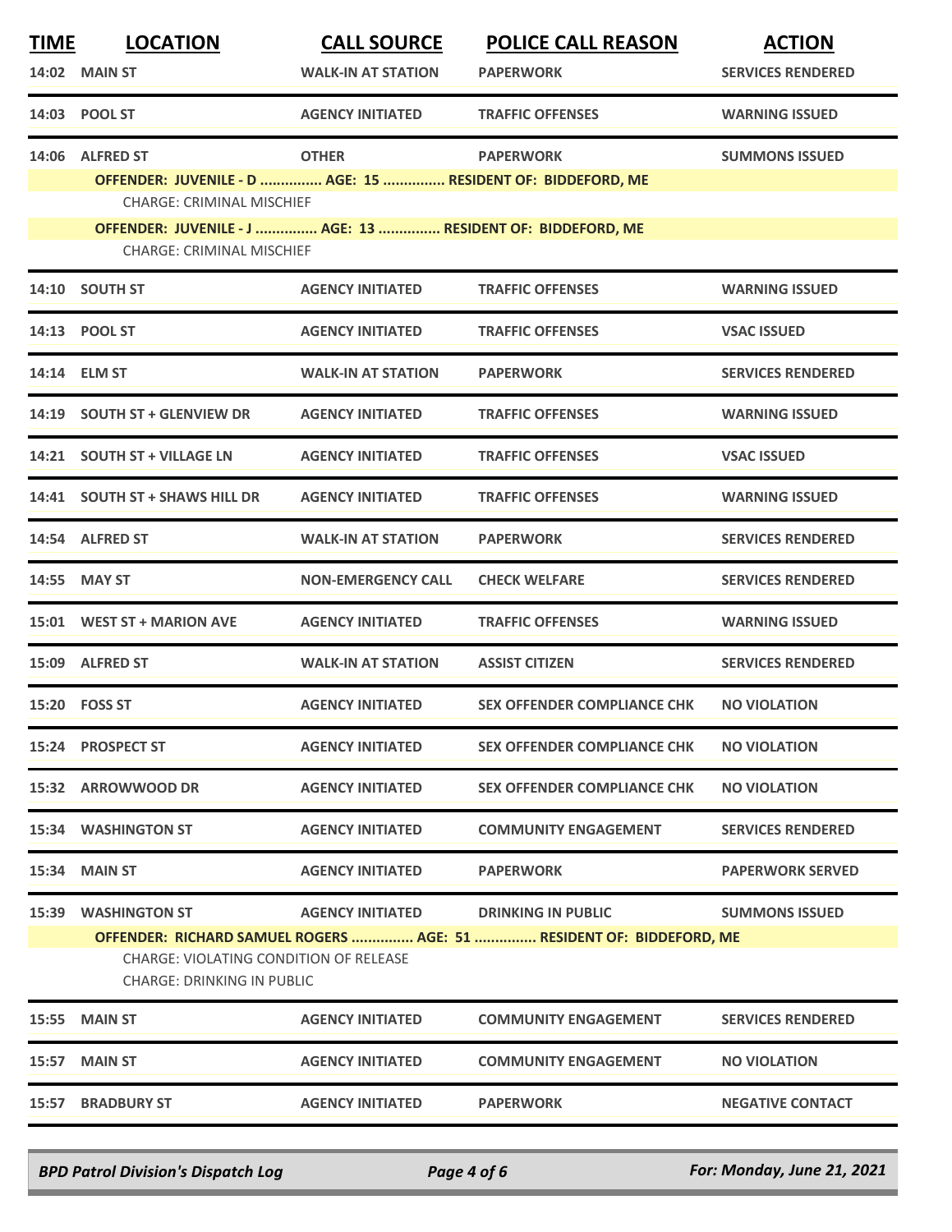| <b>TIME</b> | <b>LOCATION</b>                                    | <b>CALL SOURCE</b>        | <b>POLICE CALL REASON</b>          | <b>ACTION</b>            |
|-------------|----------------------------------------------------|---------------------------|------------------------------------|--------------------------|
|             | 15:59 ALFRED ST                                    | <b>WALK-IN AT STATION</b> | <b>ASSIST CITIZEN</b>              | <b>SERVICES RENDERED</b> |
|             | 15:59 POOL ST + BRIDGE RD                          | <b>NON-EMERGENCY CALL</b> | <b>BOLO</b>                        | <b>NEGATIVE CONTACT</b>  |
| 16:05       | <b>HILLS BEACH RD</b>                              | <b>NON-EMERGENCY CALL</b> | <b>SUSPICION</b>                   | <b>SERVICES RENDERED</b> |
| 16:19       | <b>MAIN ST</b>                                     | <b>AGENCY INITIATED</b>   | <b>TRAFFIC OFFENSES</b>            | <b>VSAC ISSUED</b>       |
|             | 16:20 ST MARYS ST                                  | <b>WALK-IN AT STATION</b> | <b>HARASSMENT</b>                  | <b>REPORT TAKEN</b>      |
|             | 16:37 SOUTH ST + CATHEDRAL OAKS D AGENCY INITIATED |                           | <b>TRAFFIC OFFENSES</b>            | <b>WARNING ISSUED</b>    |
|             | <b>16:37 LESTER B ORCUTT BLVD</b>                  | <b>AGENCY INITIATED</b>   | <b>COMMUNITY ENGAGEMENT</b>        | <b>SERVICES RENDERED</b> |
| 16:39       | <b>ALFRED ST</b>                                   | <b>AGENCY INITIATED</b>   | <b>OUT FOR FOLLOW UP</b>           | <b>SERVICES RENDERED</b> |
|             | 16:48 SOUTH ST + RIVER RD                          | <b>AGENCY INITIATED</b>   | <b>TRAFFIC OFFENSES</b>            | <b>WARNING ISSUED</b>    |
|             | 17:03 ROBERTS ST                                   | <b>NON-EMERGENCY CALL</b> | <b>CIVIL COMPLAINT</b>             | <b>CIVIL COMPLAINT</b>   |
| 17:07       | <b>CRESCENT ST</b>                                 | <b>NON-EMERGENCY CALL</b> | <b>THEFT</b>                       | <b>REPORT TAKEN</b>      |
| 17:12       | <b>SOUTH ST + COUNTRY DR</b>                       | <b>AGENCY INITIATED</b>   | <b>TRAFFIC OFFENSES</b>            | <b>VSAC ISSUED</b>       |
| 17:32       | <b>SOUTH ST + OLD HOLLIS RD</b>                    | <b>AGENCY INITIATED</b>   | <b>TRAFFIC OFFENSES</b>            | <b>WARNING ISSUED</b>    |
| 17:44       | <b>FORTUNES ROCKS RD</b>                           | <b>NON-EMERGENCY CALL</b> | <b>ANIMAL COMPLAINT</b>            | <b>SERVICES RENDERED</b> |
| 17:45       | <b>SOUTH ST</b>                                    | <b>AGENCY INITIATED</b>   | <b>TRAFFIC OFFENSES</b>            | <b>WARNING ISSUED</b>    |
|             | 17:49 ALFRED ST                                    | <b>NON-EMERGENCY CALL</b> | <b>DISTURBANCE / NOISE</b>         | <b>REPORT TAKEN</b>      |
|             | 17:51 ELM ST                                       | E-911 CALL                | <b>VEHICLE CRASH - POLICE ONLY</b> | <b>STATE FORM TAKEN</b>  |
|             | 18:53 WASHINGTON ST                                | <b>AGENCY INITIATED</b>   | <b>COMMUNITY ENGAGEMENT</b>        | <b>SERVICES RENDERED</b> |
|             | 20:14 ELM ST                                       | E-911 CALL                | <b>MENTAL ILLNESS CASES</b>        | <b>REPORT TAKEN</b>      |
|             | 20:28 CHAPEL ST                                    | <b>WALK-IN AT STATION</b> | <b>THEFT</b>                       | <b>REPORT TAKEN</b>      |
|             | 20:34 ALFRED ST + BOULDER WAY                      | <b>AGENCY INITIATED</b>   | <b>TRAFFIC OFFENSES</b>            | <b>VSAC ISSUED</b>       |
|             | 20:39 FOSS ST                                      | <b>NON-EMERGENCY CALL</b> | <b>DOMESTIC COMPLAINTS</b>         | <b>REPORT TAKEN</b>      |
|             | 20:51 SACO FALLS WAY                               | <b>NON-EMERGENCY CALL</b> | <b>MENTAL ILLNESS CASES</b>        | <b>NEGATIVE CONTACT</b>  |
|             | 21:02 ELM ST                                       | <b>NON-EMERGENCY CALL</b> | <b>JUVENILE OFFENSES</b>           | <b>GONE ON ARRIVAL</b>   |